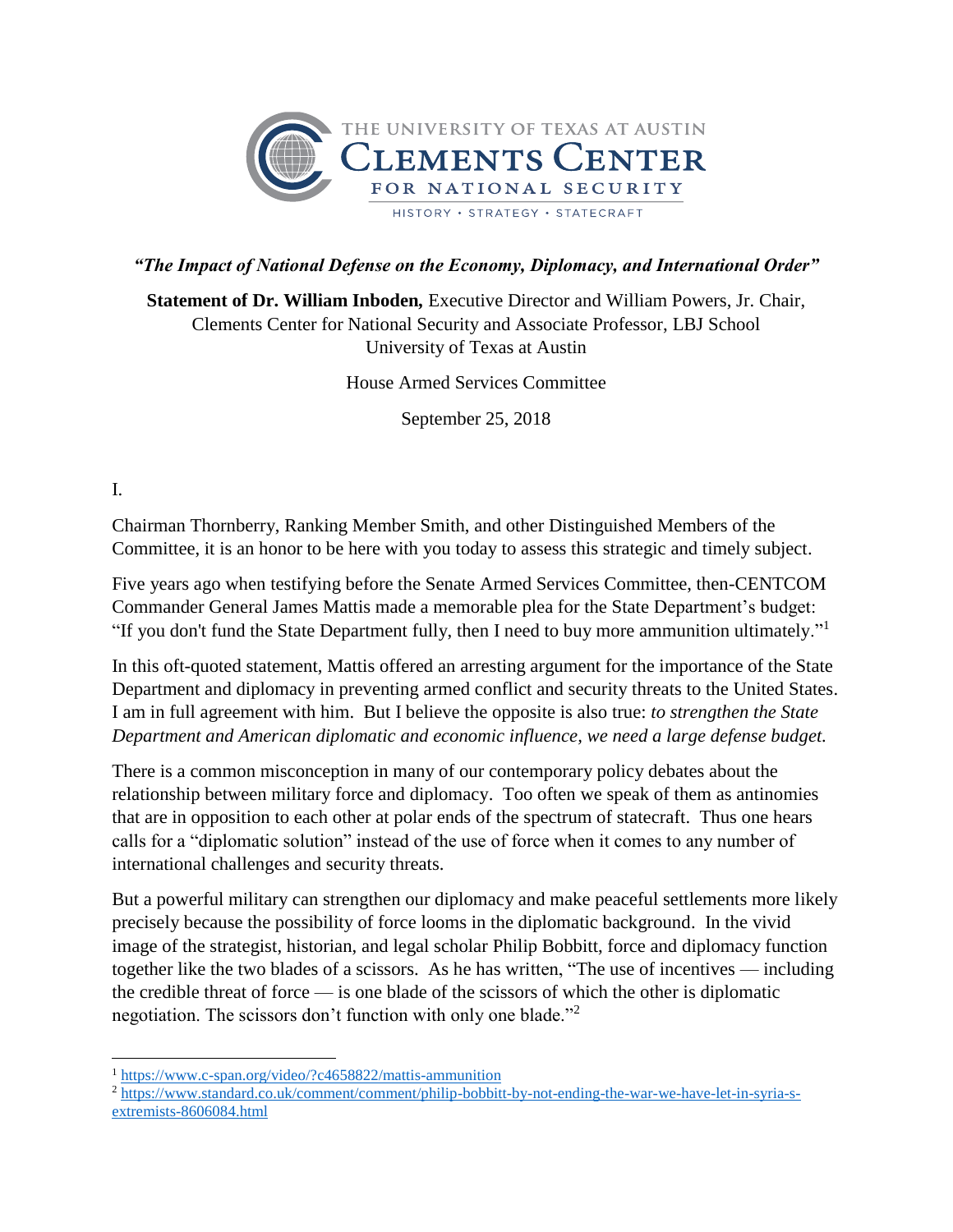The historical record bears witness to this. American military power played an indispensable role in the creation and sustenance of the international political and economic order for the past three quarters of a century.For the surpassing majority of this era, our military strength helped accomplish much of this without firing a hostile shot.

It bears revisiting this story because even though its basic outlines may be familiar, a closer examination shows that it also offers some insights and cautions for our present moment. Many of us look back with appropriate nostalgia on the United States' vision and leadership during and immediately after World War II on the signature diplomatic and economic initiatives that established the pillars of the international order, including:

- the Bretton Woods agreements that led to the International Monetary Fund, World Bank, the dollar as the global reserve currency, and the international financial system and trade agreements, which together helped rebuild and maintain the prosperity of the free world during the Cold War, while also helping lift hundreds of millions of people out of poverty worldwide;
- the creation of the United Nations, the Universal Declaration of Human Rights, and other international institutions that encouraged the peaceful resolution of differences and respect for human liberty and dignity;
- the Marshall Plan, the creation of the North Atlantic Treaty Organization, the reconstruction of Japan and Germany, and the web of mutual defense treaties that placed the United States at the geopolitical center of the free world with a network of allies unsurpassed in world history.

In recalling this history, we should not forget that without America's military might these institutions would not have been possible – and without America's early Cold War rearmament, they would not have been sustained. By helping defeat Nazi Germany and Imperial Japan, and by deterring further Soviet encroachments in the immediate aftermath of the war, American military power and our atomic monopoly created and protected the initial postwar environment of peace and security in which these initiatives could be undertaken.

Then the United States began to demobilize and dramatically reduce our defense budget in the years 1946-50, reducing our military spending by around 80% from its 1945 apex.<sup>3</sup> The end of World War II warranted much of this reduction. But it was an overcorrection borne of an understandable yet flawed belief that military strength could be decoupled from diplomatic and economic progress, and that a peaceful world order could be sustained without American leadership.

II.

 $\overline{a}$ 

<sup>&</sup>lt;sup>3</sup>[https://www.usgovernmentspending.com/spending\\_chart\\_1940\\_1950USb\\_19s2li011tcn\\_30f\\_20th\\_Century\\_Defens](https://www.usgovernmentspending.com/spending_chart_1940_1950USb_19s2li011tcn_30f_20th_Century_Defense_Spending) [e\\_Spending](https://www.usgovernmentspending.com/spending_chart_1940_1950USb_19s2li011tcn_30f_20th_Century_Defense_Spending)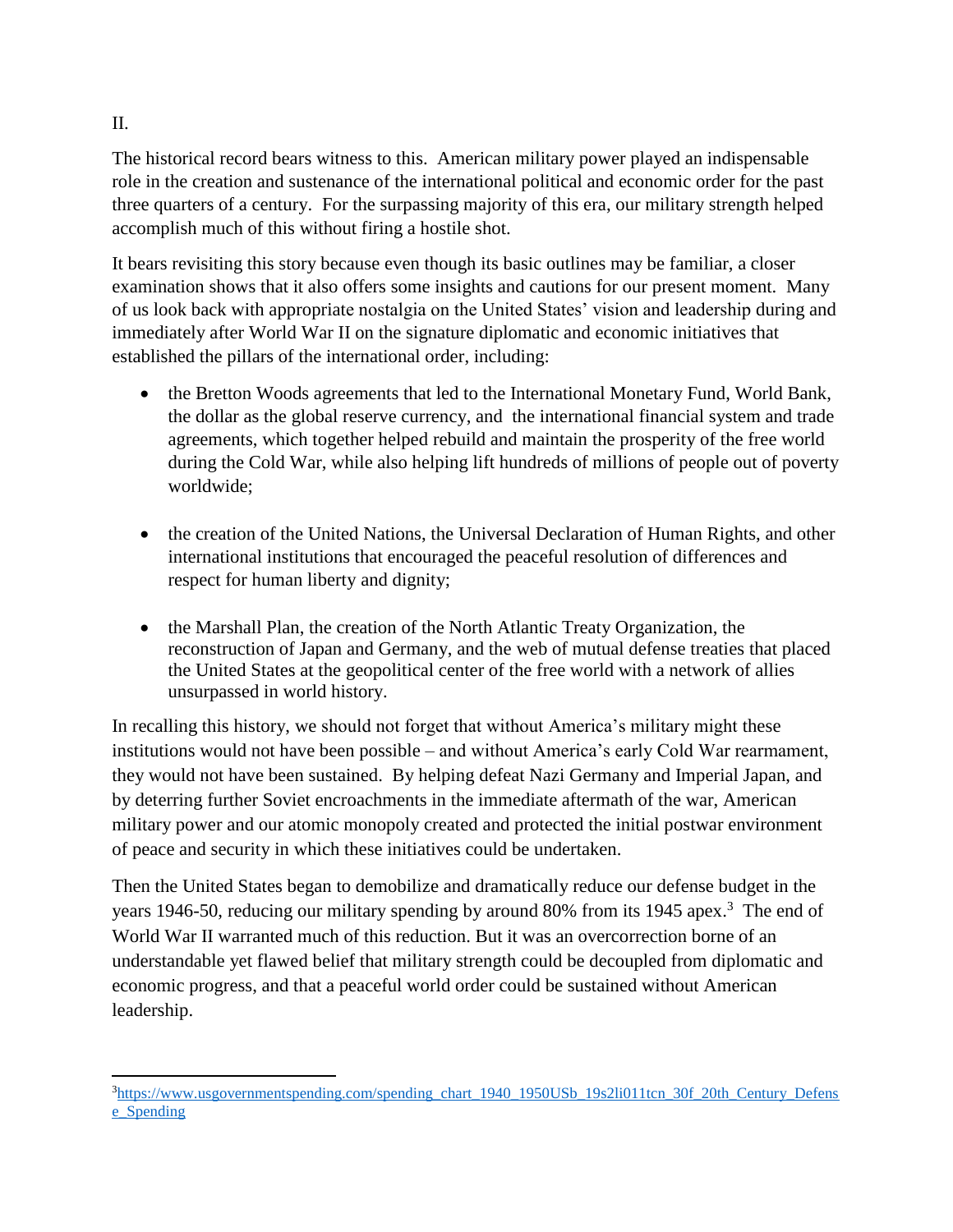From across the Atlantic there soon arrived a messenger with a warning. In his famous "Iron Curtain" speech at Westminster College in Fulton, Missouri on March 5, 1946 Winston Churchill urged "what we have to consider here today while time remains, is the permanent prevention of war and the establishment of conditions of freedom and democracy as rapidly as possible in all countries." Calling for the establishment of a "special relationship" between the United States and Great Britain, Churchill warned that "from what I have seen of our Russian friends and allies during the war, I am convinced that there is nothing they admire so much as strength, and there is nothing for which they have less respect than for weakness, especially military weakness."<sup>4</sup>

Less remembered today is the widespread negative reaction that Churchill's speech triggered. In the words of one scholar, while President Harry Truman appreciated the speech, "The immediate reaction in the country, however, was strongly in opposition. Editorials accused Churchill of poisoning the already difficult relations between the United States and Russia. America had no need for alliances with any other nation, said *The Wall Street Journal*…To Walter Lippmann the speech was an 'almost catastrophic blunder'." Hearing of Joseph Stalin's outraged reaction, Truman "wrote a letter offering to send the [US battleship] *Missouri* to bring him to the United States and promising to accompany him to the University of Missouri so that he too might speak his mind, as Churchill had. But Stalin declined the invitation."<sup>5</sup>

The skeptical reaction of many Americans to Churchill's speech showed that just seven months after the Japanese surrender ceremony aboard the *U.S.S. Missouri* in Tokyo Bay ended World War II, our nation had little appetite for either high defense spending or another global conflict, this time with our erstwhile ally the Soviet Union. It was no wonder that the American people and many of our political leaders instead preferred to focus on diplomacy through the United Nations and restoring prosperity through the new economic order.

Yet Churchill's warning soon proved prophetic. Our initial post-war diplomatic and economic successes almost immediately came under threat from growing communist aggression – including the imposition of communist regimes in Eastern Europe, the blockade of West Berlin, the Soviet Union's acquisition of its own atomic bomb, Mao Zedong's victory in the Chinese Civil War, and North Korea's surprise invasion of South Korea.

In responding to these threats, the United States had no recourse but to our military. While the generosity of the Marshall Plan's economic aid was essential for rebuilding Western Europe, so was the Truman Doctrine's military aid to Greece and Turkey, our military planes and pilots that conducted the Berlin Airlift, our military capabilities that led to the creation of NATO, and the permanent basing of American forces in Europe. Realizing anew the need for a strong military in the face of these challenges and especially the outbreak of the Korean War, the Truman

 $\overline{a}$ 

<sup>&</sup>lt;sup>4</sup> <http://www.historyguide.org/europe/churchill.html>

<sup>5</sup> David McCullough, *Truman* (New York: Touchstone 1992), 489-490.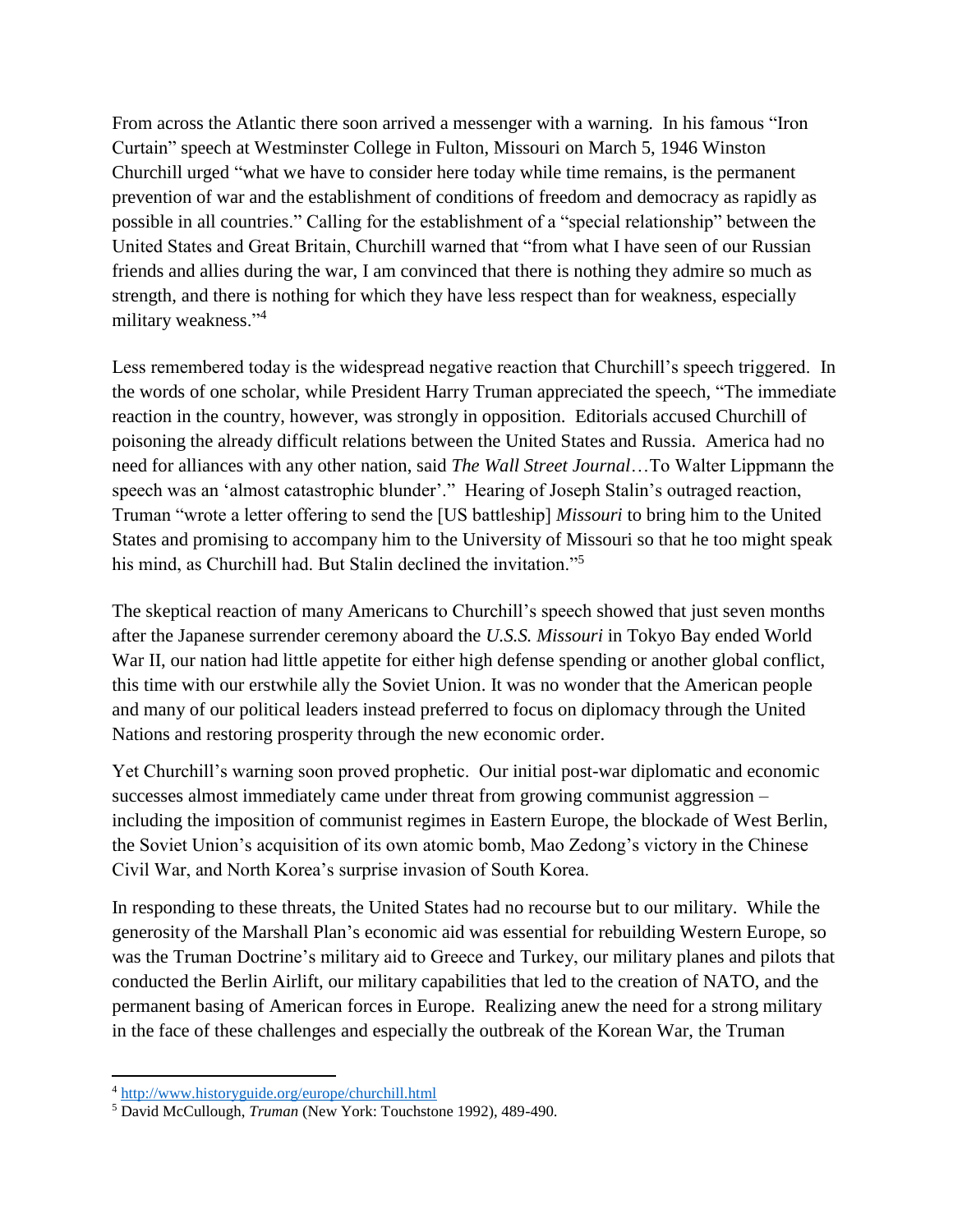Administration beginning in 1950 restored our military spending to protect the new international order and lay the foundations for the containment and eventual defeat of the Soviet Union.

## III.

 $\overline{a}$ 

In our present moment this international order is beginning to erode under growing stress and strain, as revisionist powers such as Russia and China seek to undermine or even overturn the American-led order, while increasing numbers of voices in the United States and Europe take for granted the benefits of the order while questioning the cost, value, and viability of maintaining it. As the historian and foreign policy scholar Robert Kagan observes, "world order is one of those things people don't think about until it is gone."<sup>6</sup>

The good news is this world order is not gone -- yet. But it is decaying inside and imperiled outside. The threat to the order posed by Russia and China is most acute and spans the full spectrum of instruments of national power. In Russia's case this includes its military aggression against Ukraine, intervention in Syria to protect its client in the Assad regime as well as reassert itself in the region as an agenda-setting dominant outside power, coercive use of hydrocarbon exports to vulnerable customers, cyberattacks and other threats towards the Baltic states, and ongoing information warfare against the United States.

In China's case these measures include its belligerent island-construction and base-building in the disputed areas of the South China Sea, coercive economic measures towards developing countries in the "Belt and Road" initiative, flouting of international human rights standards and repression of dissidents and religious minorities, vilification campaign against Taiwan, forced technology transfer and theft of intellectual property rights, cyber-attacks against the United States and our allies, and information operations inside the United States and other free nations.

A robust effort to protect, reform, and restore the international order will depend of course on American diplomatic prowess and economic dynamism, in addition to committed involvement by our allies old and new. But doing so will also depend on renewed American military strength undergirding our diplomacy and economic engagement. *Our military power provides the security and enabling environment for diplomatic and economic progress to take place.*

Here it bears expanding our perspective on how national power is perceived and understood. From our vantage point here in the United States, and especially within the United States government, we often view our nation's power and global influence as segmented into its various component parts and through the relevant departments and agencies that marshal and manifest that power. Thus the Pentagon and each of the armed service branches demonstrate our military air, naval, and ground power; the State Department exhibits our diplomatic power; the Treasury and Commerce Departments along with the United States Agency for International Development symbolize the different dimensions of our economic power; and the Office of the Director of National Intelligence, the Central Intelligence Agency, and other agencies represent the power of

<sup>6</sup> Robert Kagan, *The Jungle Grows Back: America and Our Imperiled World*, (New York: Alfred A. Knopf 2018), 31.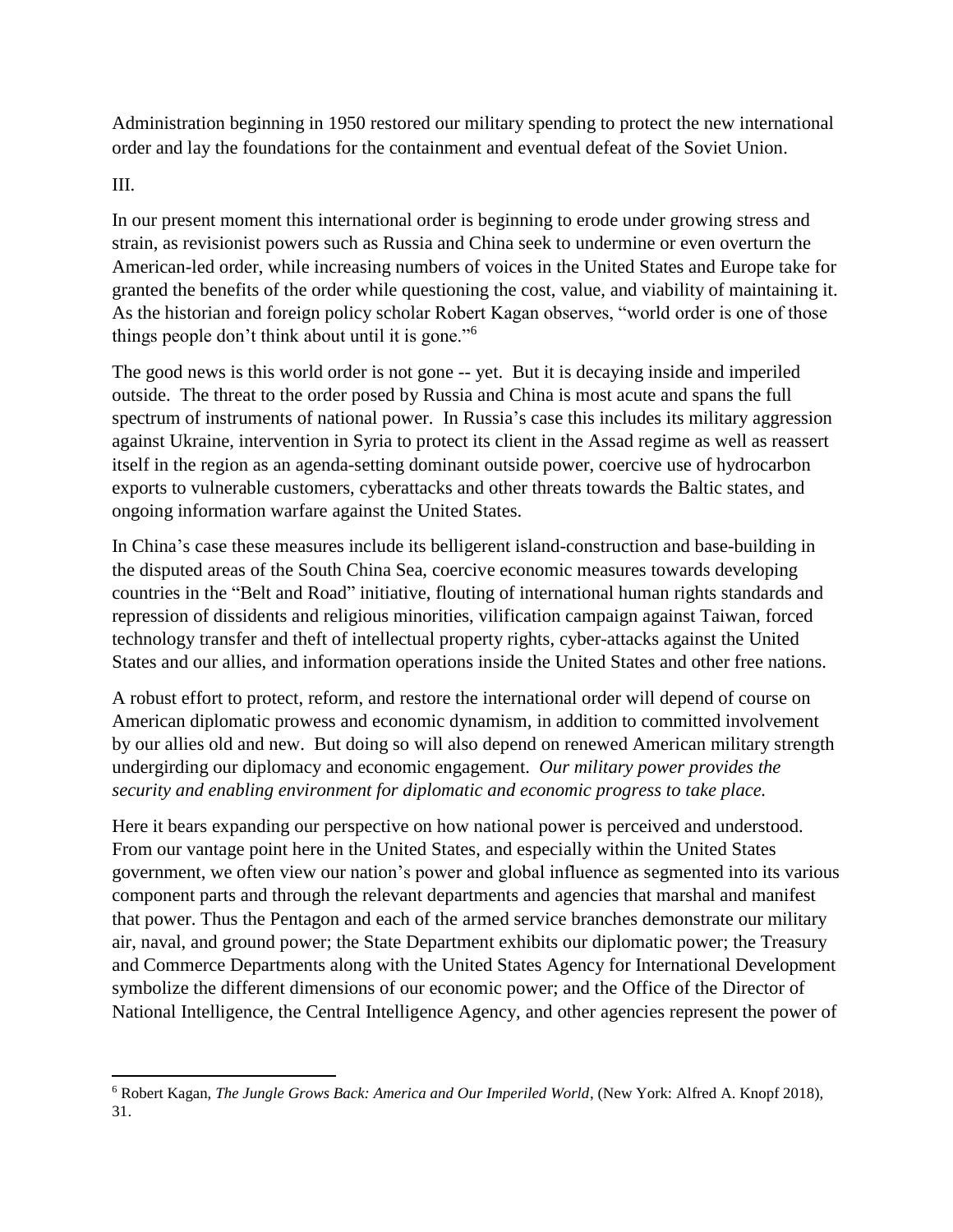our intelligence tradecraft including collection, analysis, and covert action. Our Congressional oversight committees similarly align in structure with these departments and agencies.

However, when the rest of the world looks at America's power, other nations and leaders most often perceive our national power as a unified whole. Rather than viewing our power through the bureaucratic lens of different departments and agencies, other nations view our power through its effects and results. For them the power of the United States manifests as our ability to exert influence, exercise our will, attract allies and deter adversaries, and shape the outcomes that we desire on the global stage. They perceive American power as the combined and integrated effect of our diplomatic, economic, intelligence, and military strength.

This means that when another nation's foreign minister sits at the conference table across from our Secretary of State, or a foreign finance minister sits across from our Treasury Secretary, that foreign minister or finance minister does not just see the United States' chief diplomat or chief economic official. He or she also sees the world's strongest military, largest economy, and most effective intelligence services reinforcing the Secretary's words.

For the United States, strategic wisdom includes understanding our national power by how its effects are perceived outside our borders and by the results it achieves in the international realm, rather than only as it appears in our department budgets and organizational charts.

IV.

 $\overline{a}$ 

Some of our nation's greatest diplomats have appreciated the diplomatic and economic benefits of a strong military. Indeed America's most accomplished Secretaries of State – distinguished names in our diplomatic pantheon such as Marshall, Acheson, Kissinger, Shultz, and Baker - embraced the need for a robust defense budget and integrated force with statecraft, power with diplomacy.

In 1984 then-Secretary of State George Shultz delivered a speech titled "Power and Diplomacy" wherein he declared "the hard reality is that diplomacy not backed by strength is ineffectual. This is why, for example, the United States has succeeded many times in its mediation when many other well-intentioned mediators have failed. Leverage, as well as good will, is required." In this same speech Shultz went on to criticize the common misconception "that power and diplomacy are two distinct alternatives" when rather "they must go together."<sup>7</sup>

Shultz's Reagan Administration colleague John Lehman, who served as Secretary of the Navy, had a similar view from the other side of the Potomac. Lehman describes "diplomatic power" as "the shadow cast by military and naval power."<sup>8</sup>

What does this principle look like in practice? Following are several diplomatic and economic benefits derived from a strong national defense, illustrated by historical examples.

<sup>7</sup> George Shultz, "Power and Diplomacy in the 1980s," April 3, 1984, Department of State *Current Policy* No. 561.

<sup>8</sup> John Lehman, *Oceans Ventured: Winning the Cold War at Sea* (New York: W.W. Norton 2018), xii.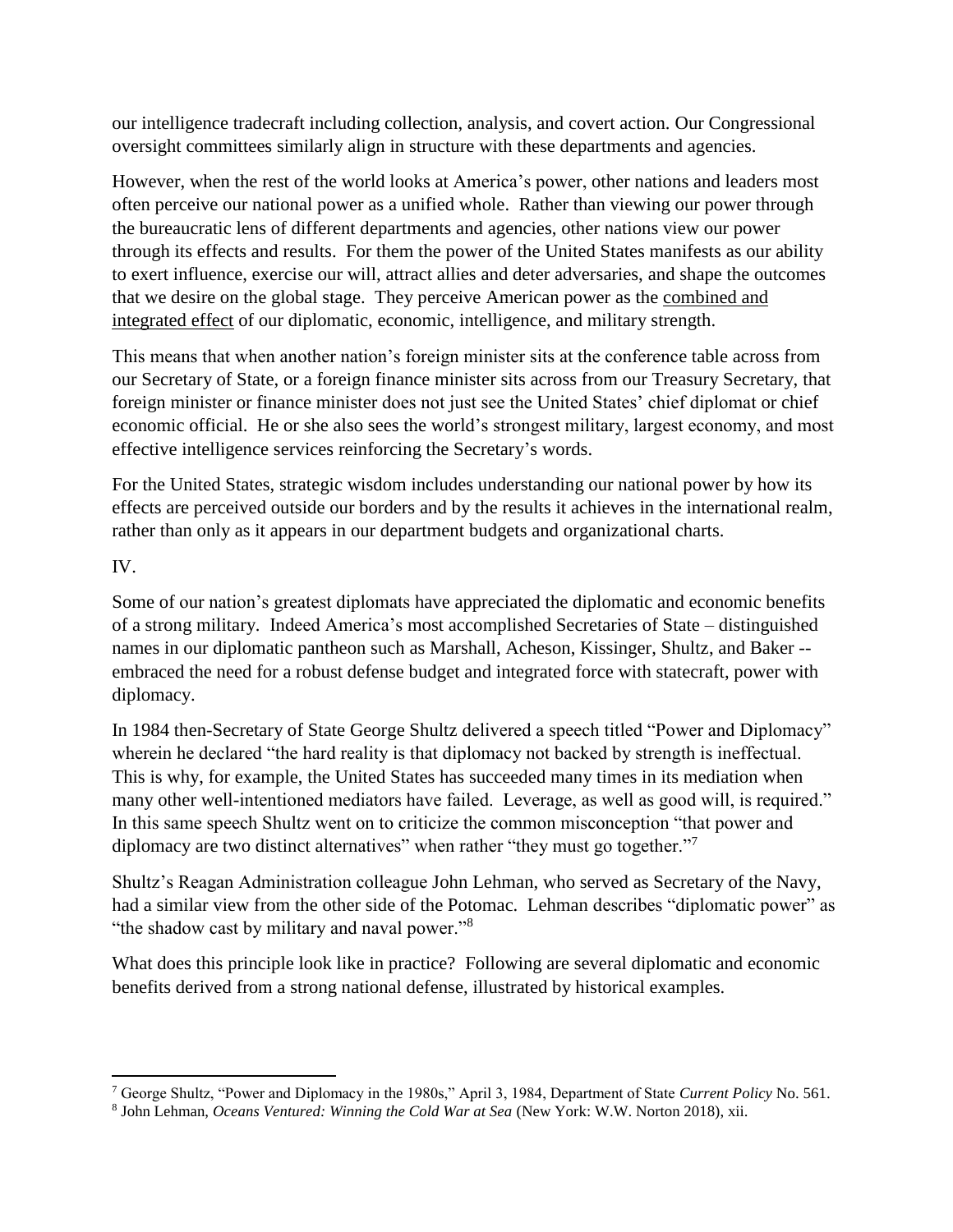None of the following involve the actual kinetic use of force by the American military; they rather demonstrate the many ways that a strong military enhances our nation's diplomacy, economy, and security – often without firing a shot. Specifically, a strong military:

- *Preserves the open lanes of global commerce and finance for the American economy.* On August 14, 1941, before the United States even formally entered World War II, President Franklin D. Roosevelt met with British Prime Minister Winston Churchill aboard the cruiser *Augusta* in Placentia Bay, Newfoundland to issue the "Atlantic Charter" enumerating the post-war goals of the United States and Great Britain. This brief statement contained the seeds of the international order that was to come. Its principles included committing "to further the enjoyment by all States, great or small, victor or vanquished, of access, on equal terms, to the trade and to the raw materials of the world which are needed for their economic prosperity" and enabling "all men to traverse the high seas and oceans without hindrance."<sup>9</sup> By protecting the open maritime order and ensuring freedom of navigation as a global principle, the United States military – principally the Navy – helped facilitate America's postwar prosperity and emergence as the world's dominant economy. The benefits of this openness extend to our allies and trading partners too, of course. In this sense, the Seventh Fleet has done as much for the economic renaissance of the Asia-Pacific region as the World Trade Organization (WTO) and Asia Pacific Economic Cooperation (APEC). Maintaining an open maritime system and trading lanes also helps prevent conflict ruinous to economic growth. In President Theodore Roosevelt's memorable observation, "[The United States Navy is] an infinitely more potent factor for peace than all the peace societies of every kind and sort."<sup>10</sup>
- *Induces fence-sitters to lean our way.* To take just one example, Egyptian President Anwar Sadat's decision to expel all Soviet military advisors in 1972 came in part from his desire to forge closer ties with the United States, which after years in the Soviet orbit he saw as the stronger and more reliable partner. In the words of one news analysis at the time, "[Sadat's] expulsion of the Soviets seems to be another cry for American help…a reckless gamble that if he met the American requirement to reduce the Russian presence, then this time Nixon might come to his rescue."<sup>11</sup> Sadat's "gamble" did not pay off immediately, of course. The next year brought a deepening crisis in the region culminating in the Yom Kippur War. Yet its aftermath created the diplomatic opening for Secretary of State Henry Kissinger's shuttle diplomacy that both deepened the United States' relationship with Israel while also developing a growing partnership with Egypt.
- *Helps secure and preserve peace treaties*. America's burgeoning ties to Israel and Egypt led eventually to President Jimmy Carter's leadership in negotiating the Camp David accords and the landmark Egypt-Israel peace treaty. Part of the cement that solidified

 $\overline{a}$ <sup>9</sup> <http://avalon.law.yale.edu/wwii/atlantic.asp>

<sup>10</sup> Quoted in Frederick C. Marks III, *Velvet on Iron: The Diplomacy of Theodore Roosevelt* (Lincoln, NE: University of Nebraska Press 1979), 134-135.

<sup>11</sup> Edward R. F. Sheehan, "Why Sadat Packed Off the Russians," *New York Times*, August 6, 1972, p. A10.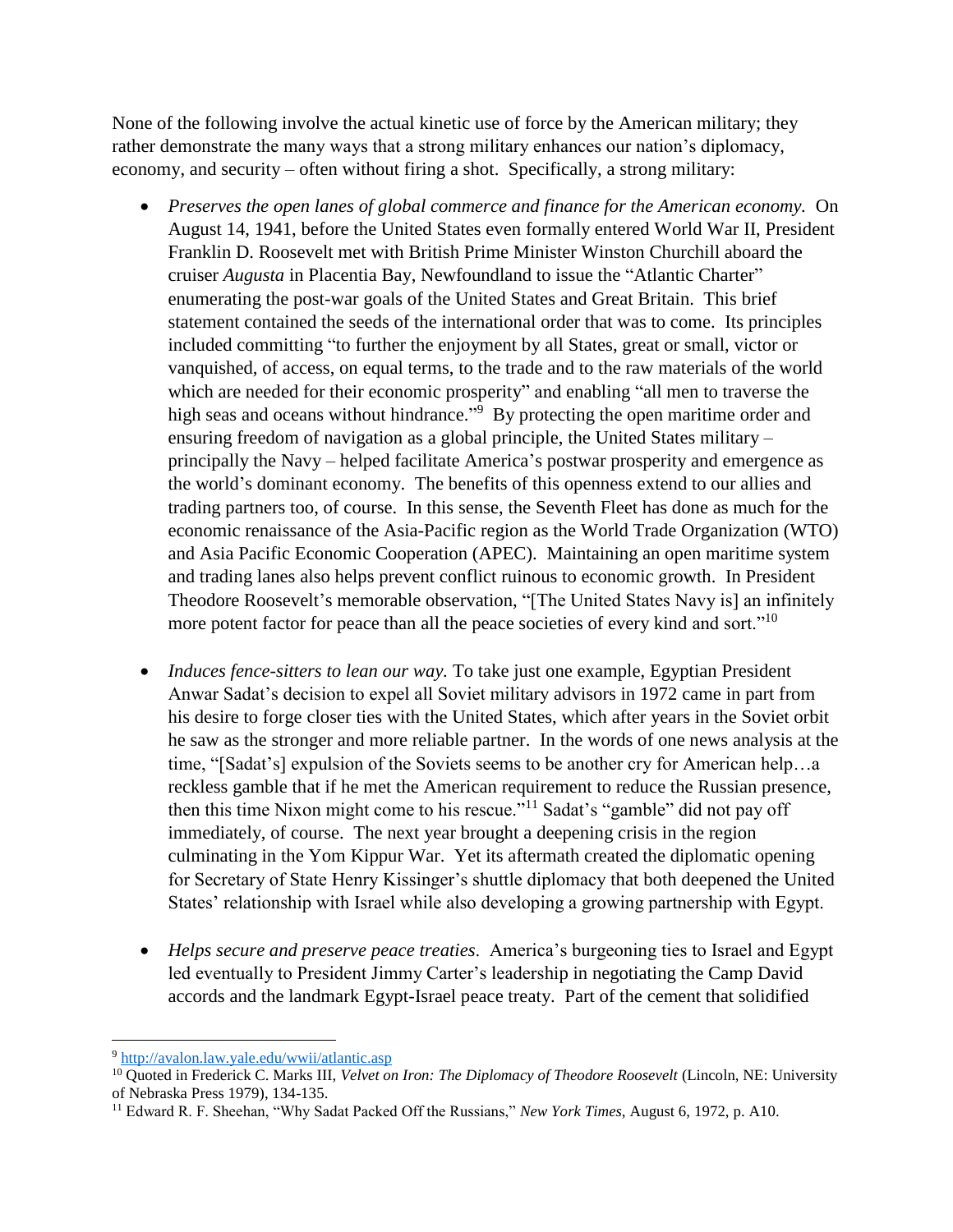Camp David came from the American guarantee of large arms packages to both Egypt and Israel, which continue in modified form to this day and were only possible in the first place because of the appeal to Egypt and Israel of the superior quality of American weapons systems. In short, the diplomacy that culminated in Camp David both started and finished with American military strength.

- *Spurs our allies to spend more on their own defense*. While there are legitimate and justified concerns about our allies "free-riding" by not spending enough on their own defense, a robust American military budget can induce our allies to deepen their own commitments. For example, upon taking office in 1981 and launching his massive defense build-up, President Reagan also prioritized persuading America's allies to increase their military spending. These efforts succeeded in part with our NATO allies but most especially with Japan. Seeing America's own commitment to defense bolstered the credibility of our alliance and persuaded Prime Minister Yasuhiro Nakasone to overcome domestic opposition and undertake sizable increases in Japan's military budget and maritime defensive perimeter.<sup>12</sup>
- *Strengthens our economic negotiating posture with allies*. Just as the Reagan Administration succeeded in persuading Japan to increase its own defense spending, in the 1985 "Plaza Accord" the Reagan Administration led by Secretary of the Treasury James Baker successfully negotiated favorable changes in international monetary policy with Japan and America's other G-7 allies that devalued the dollar and relieved America's trade deficits. The strong American military and defense commitments to these allies contributed to their willingness to make otherwise difficult concessions on currency policy.
- *Strengthens our negotiating posture with adversaries.* Perhaps the most notable arms control agreement of the past half-century is the Intermediate Range Nuclear Forces (INF) treaty signed by the United States and Soviet Union in 1987 and ratified by the Senate in 1988. Reagan successfully negotiated this treaty – the only one of its kind to eliminate an entire class of nuclear weapons – with Soviet leader Mikhail Gorbachev in part by employing overwhelming military leverage. Specifically Reagan's controversial deployment of American Pershing II and Ground-Launched Cruise Missiles in Western Europe four years earlier, combined with the overall American defense build-up as well as CIA's covert action program supplying weapons to Afghan resistance fighters targeting Soviet occupation forces, together brought tremendous pressure on the Soviet system and induced Gorbachev to make significant concessions that he had previously resisted.

 $\overline{a}$ 

<sup>&</sup>lt;sup>12</sup> For more on this see Caspar Weinberger, *Fighting for Peace: Seven Critical Years in the Pentagon* (New York: Warner Books 1991), 219-248.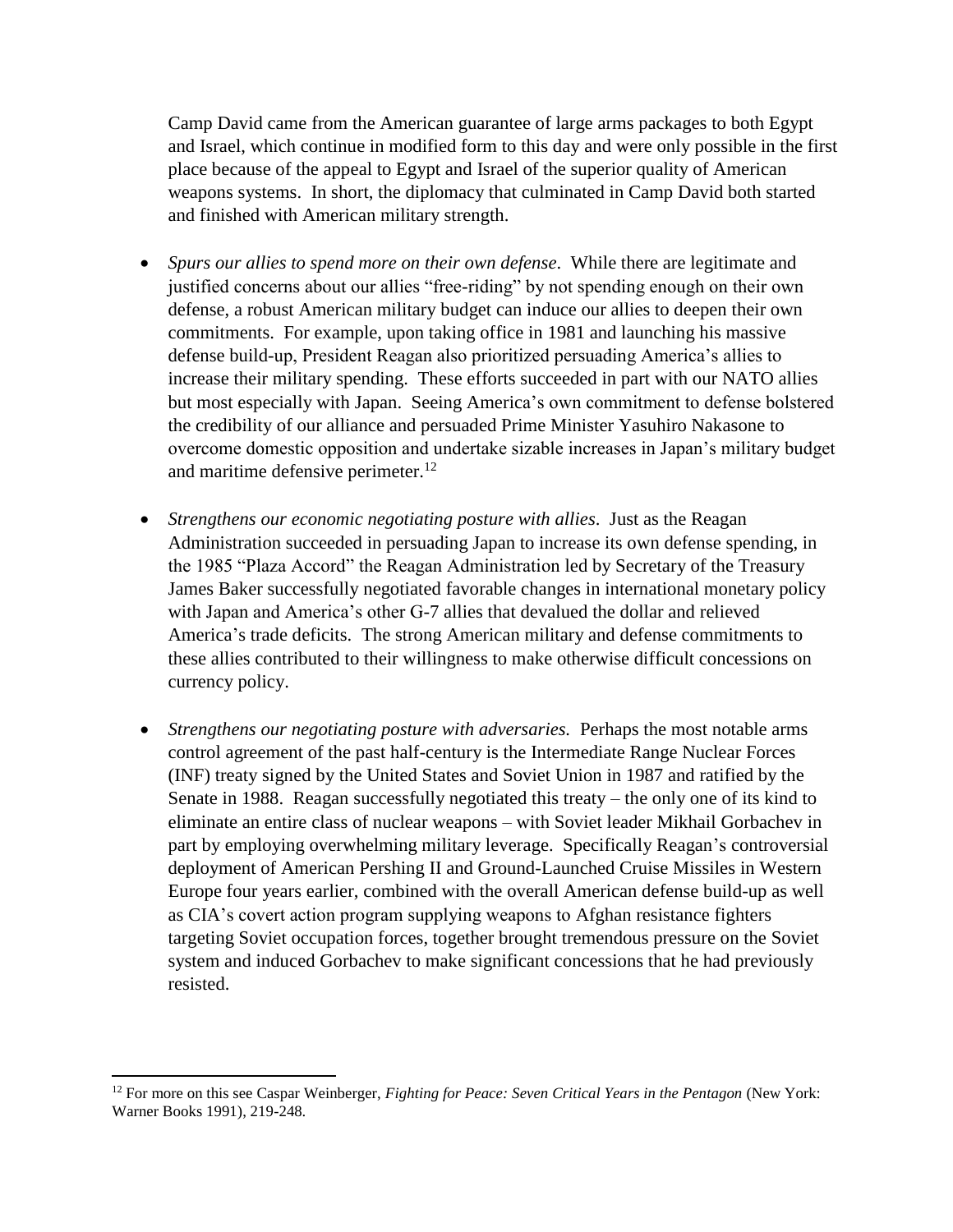- *Makes us more attractive to potential allies and partners.* The peaceful end of the Cold War prompted several former Warsaw Pact nations in Central and Eastern Europe to want to join their erstwhile adversaries in NATO. The Clinton Administration astutely made the strategic decision to expand NATO and welcome these new countries. Their desire for NATO membership stemmed in part from idealistic eagerness to join the democratic transatlantic community, but it also stemmed in part from a calculated assessment of the military balance. The American military had proven stronger and more resilient than the Soviet military and Warsaw Pact, and these nations wanted to align with the dominant force – especially as a hedge against any future Russian designs on their territory.
- *Provides new channels for diplomatic leverage and intelligence collection.* An advanced and effective military also appeals to other nations who desire training from American forces and acquisition of American materiel. These security assistance programs in turn provide the United States further channels of influence for other policy goals. This takes place through several pathways, including the relationships built by American technical experts embedded within foreign defense ministries and militaries for training, equipping, and maintenance of these weapons systems; the diplomatic leverage that comes from foreign governments relying on American weapons systems; and the information and intelligence gathering that such relationships facilitate. Numerous historical examples illustrate these benefits. For example, our arms sales and close partnership with Israel have produced incalculable benefits including information on Soviet weapons systems used by other Middle Eastern militaries and combat testing of our systems such as the F-15 and F-16 performances against Syrian Air Force Mig-21s and Mig-23s in 1982.<sup>13</sup> In a different vein, our close military ties with Egypt provided vital communications links with senior Egyptian leaders during the revolutionary chaos of 2011 when virtually all other channels broke down.
- *Helps promote and strengthen democracy and human rights*. America's security assistance programs have played an underappreciated role in supporting the democratic transitions and improved respect for human rights in numerous other nations. For example, our arms sales and military alliance with the Republic of Korea in the 1980s gave the Reagan Administration leverage and multiple channels of influence to help encourage South Korea's transition in 1987 from a military dictatorship to a democracy. Security assistance can function as a stick as well as a carrot, such as our termination of aid to the Indonesian military in 1999 for human rights violations in East Timor. At their best our security assistance programs can help promote principles of human rights and democratic governance such as civilian control of the military, non-combatant immunity, and the rule of law.

 $\overline{\phantom{a}}$ 

<sup>&</sup>lt;sup>13</sup> <http://www.airforcemag.com/MagazineArchive/Pages/2002/June%202002/0602bekaa.aspx>